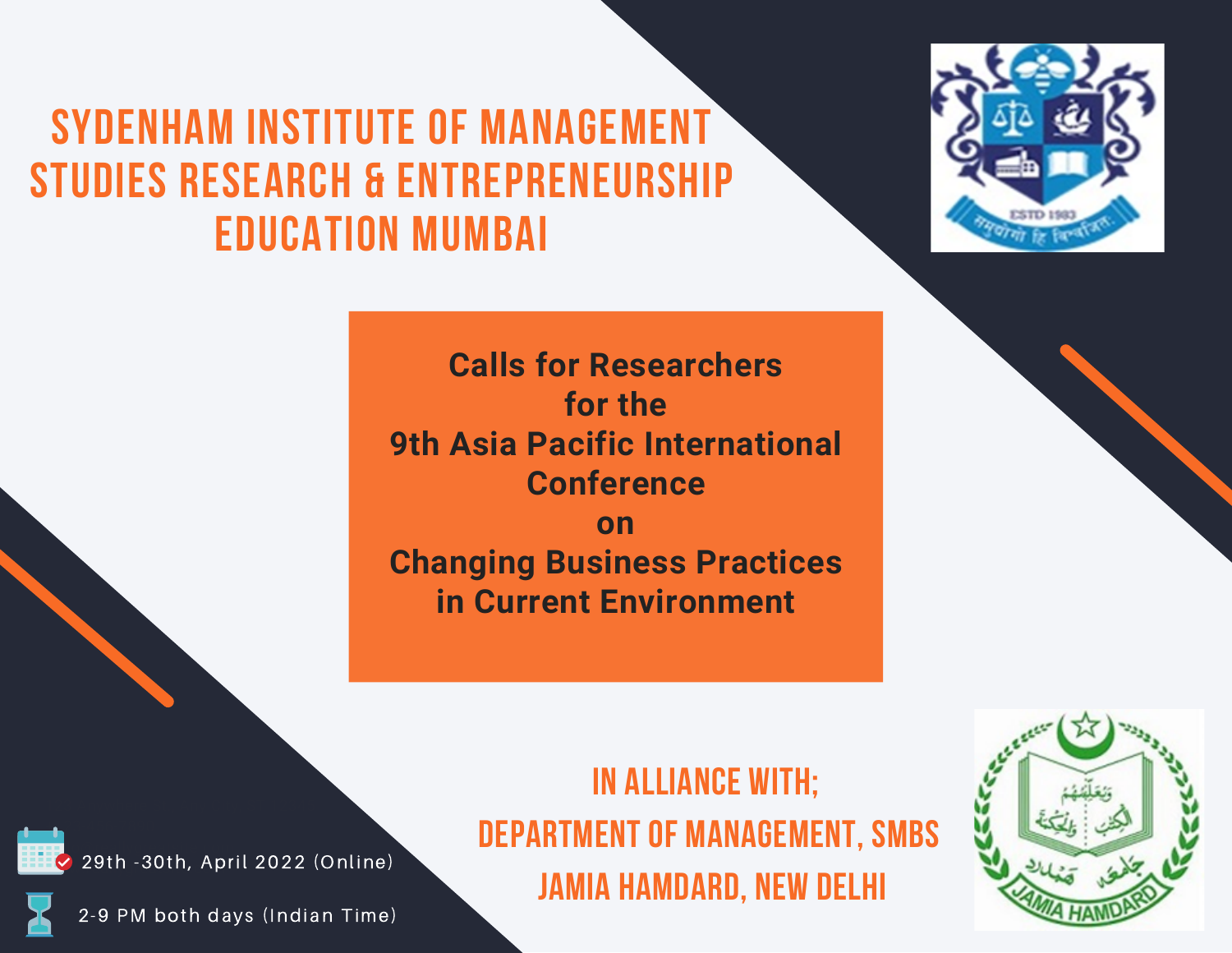## **ABOUT THE CONFERENCE (LISTED IN : SCALES4RESEARCH.COM; EASY CHAIR.COM )**

**The Mission of the Conference series is to act as a vehicle to help build aglobal movement dedicated to capturing, spreading and nurturing goodpractices in business Conference in. MISSION MISSION The Mission of the Conference series is to act as a vehicle to help build aglobal movement dedicated to capturing, spreading and nurturing goodpractices in business Conference in.**

**THEME THEME** **Changing the environment requires a new approach to problems inbusiness scenarios. The role of business research in providing solutions inthe current environment will be the main theme of the conference. Changing the environment requires a new approach to problems inbusiness scenarios. The role of business research in providing solutions inthe current environment will be the main theme of the conference.**

**To provide a special forum to present and discuss research on Changing Business Practices in Current Scenario.**

#### **O IECTIVE OJECTIVES**

**To facilitate research-based knowledge among academicians and practitioners.**

**The above objectives shall be achieved through multi-disciplinaryresearch based on idea generation and discussion. The main purpose isto bring about a richness in a discussion by encouraging domestic andinternational contribution**



DR. MICHELE V. GEE, DEAN, ANDPROFESSOR OF MANAGEMENT, COLLEGEOF BUSINESS, ECONOMICS, & COMPUTING, UNIVERSITY OFWISCONSIN-PARK SIDE, USA 8 . 3 0 - 9 PM

AJAY KUMAR HANDA, PRESIDENT, CENTAUR PHARMACEUTICALS PVT. L TD: PHARMA - PRE & POST COVIDS CENARIO - 29 TH APRIL, 2022: 2PM

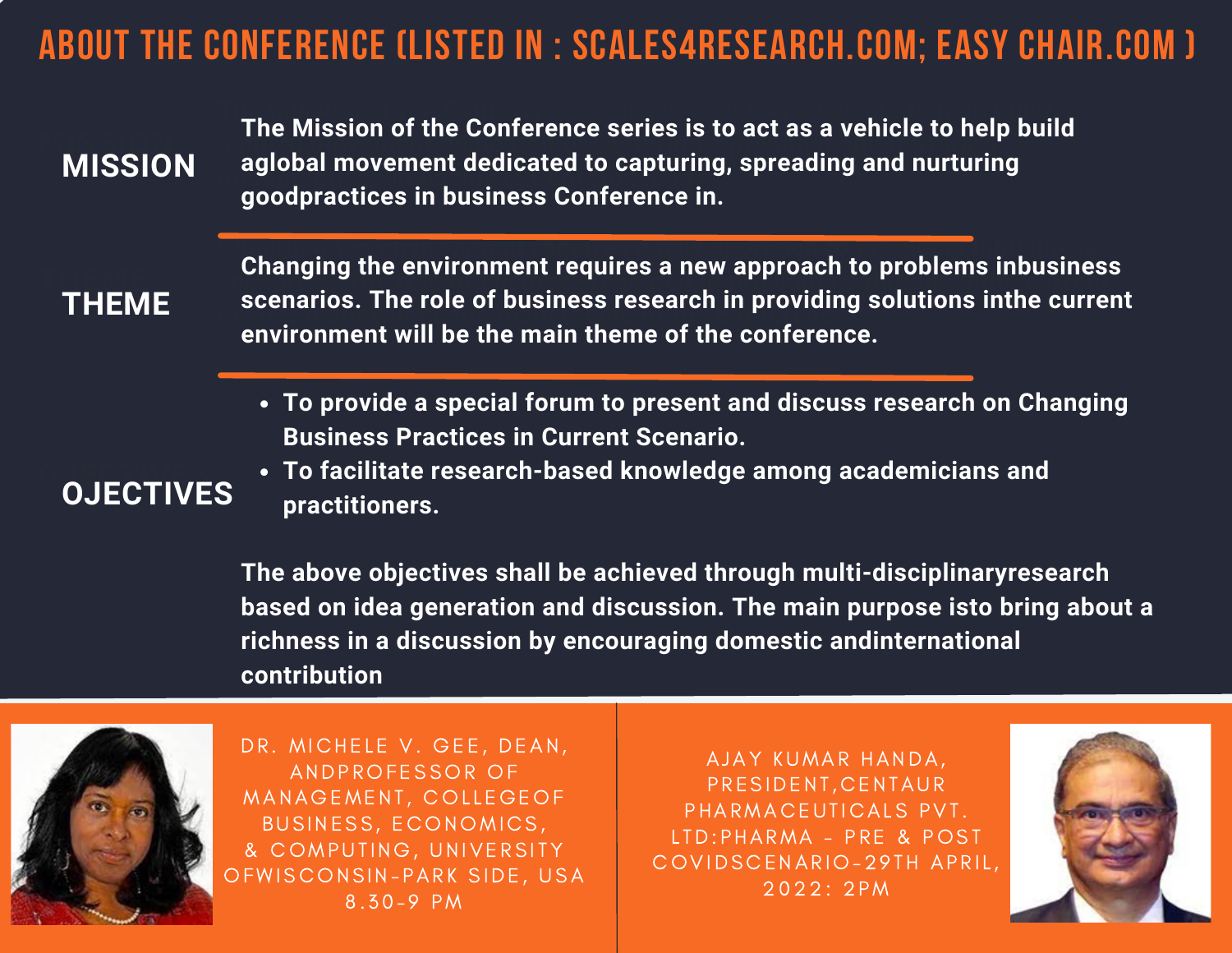Day- 1 How to Write a literature review paper for publication? (Time-7.30-8.30 PM)

## **SPECIAL SESSIONS WILL BE HELD ON**

Speaker: 1. Dr Dafnis N. Coudounaris (F-EMAB, Board of Governors of GIKA), Editor in Chief of International Journal of Export Marketing, of Inderscience Publishers. DR R.K.Srivastava, Prof and HOD, Sydenham Institute of Management studies, Mumbai

Day- 2 Issues and challenges in linking academic research with Industry? (Time-7.30-8.30 PM ) Dr R Mulye, Prof RMIT, Australia Dr R. K Srivastava, Prof and HOD, Sydenham Institute of Managementstudies, Mumbai. The conference has a strong focus on the relevance and

application ofbehavioural change practice and science. It aims at providing newinsights into the field of Marketing, IB, Finance, General ManagementHR, Retail etc.



**COMPANY BROCHURE**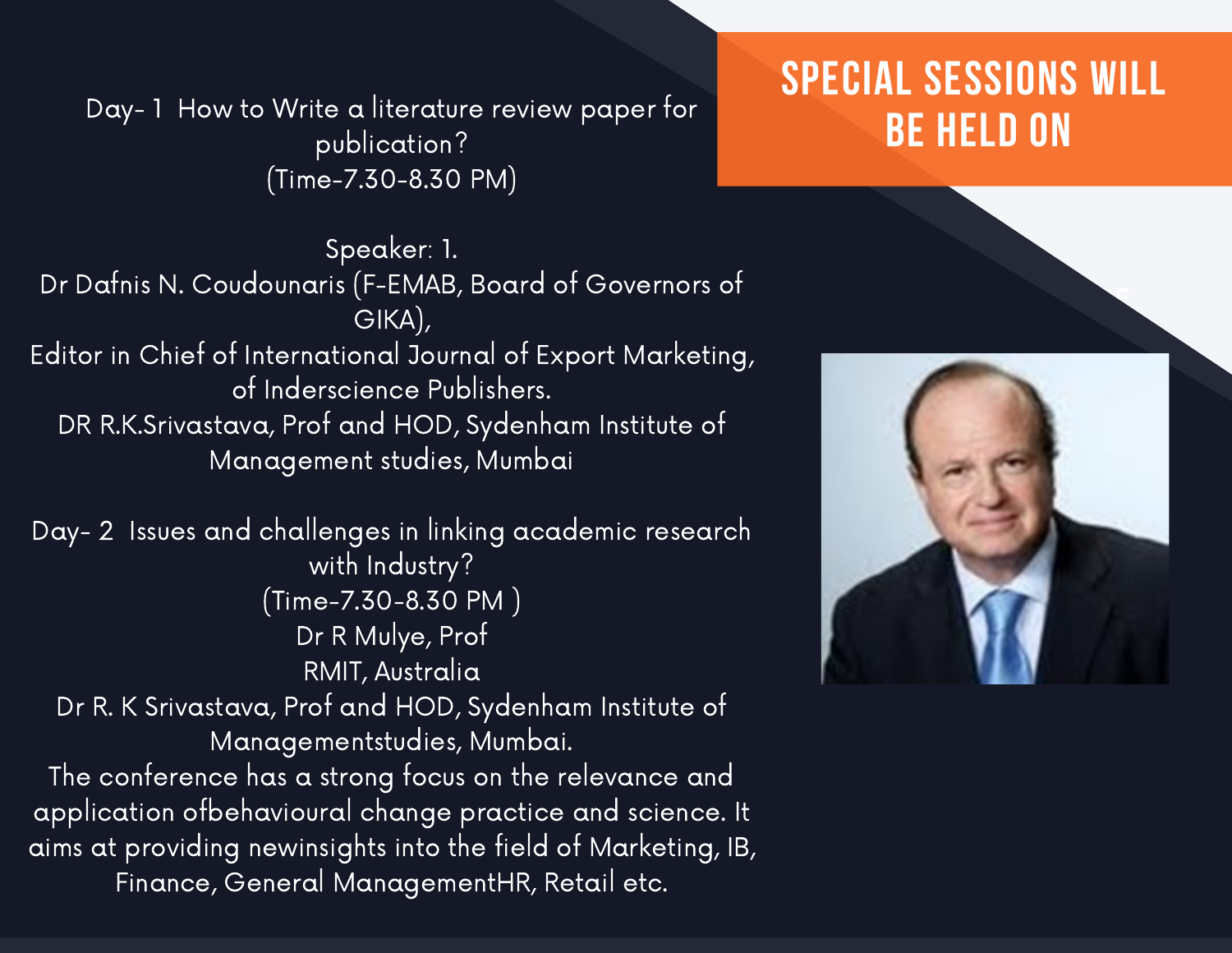# **CALL FOR PAPERS / ACADEMICIANS**

**Research scholars, Academicians, and Management practitioners areinvited to present their research papers at the conference. Papers shouldbroadly address the theme of the conference and issues related tochanging business practices. Kindly send a full paper so that it can bepublished in an ISBN book besides the conference. The abstract should beabout 250 words in the following format: Introduction, Objective,methodology, Results, Contribution, Keywords. Once your abstract isaccepted after review, you are requested to pay the registration fees andsend the paper for review.**

**Academicians and research professionals are encouraged to contribute newideas, concepts, and paradigms. Abstracts will be published in ISBN numberedpublications and selected papers in International Journals. In alliance with Department of Management, Jamia Hamdard, Mehrauli Hamdard Nagar, New Delhi, Delhi 110062 Website: jamiahamdard.edu**

# **PUBLICATION OPPORTUNITIES**

**Abstracts will be published with ISBN numbered publications and selected papers in the International Journal of Sydenham**

**Management Review - PUBLISHED SINCE 1995; International Journal of Export Marketing-of Inderscience Publishers after review.**

### KINDLY SUBMIT PAPERS FOR THE SUBJECTS MENTIONED BELOW:

- **Marketing and Strategy**
- **International Business**
- **Brand management**
- **Business statistics/Decision science**
- **Finance**
- **General Management**
- **IT and business practices in the current business environment.**

#### THERE WILL ALSO BE A SEPARATE TRACK FOR STUDENT'S PAPER.

*Papers to be emailed to: rkspmc@yahoo.com, rks.pmc@gmail.com, mohammedjamshed@jamiahamdar d.ac.in, asadahmad@jamiahamdard.ac.in*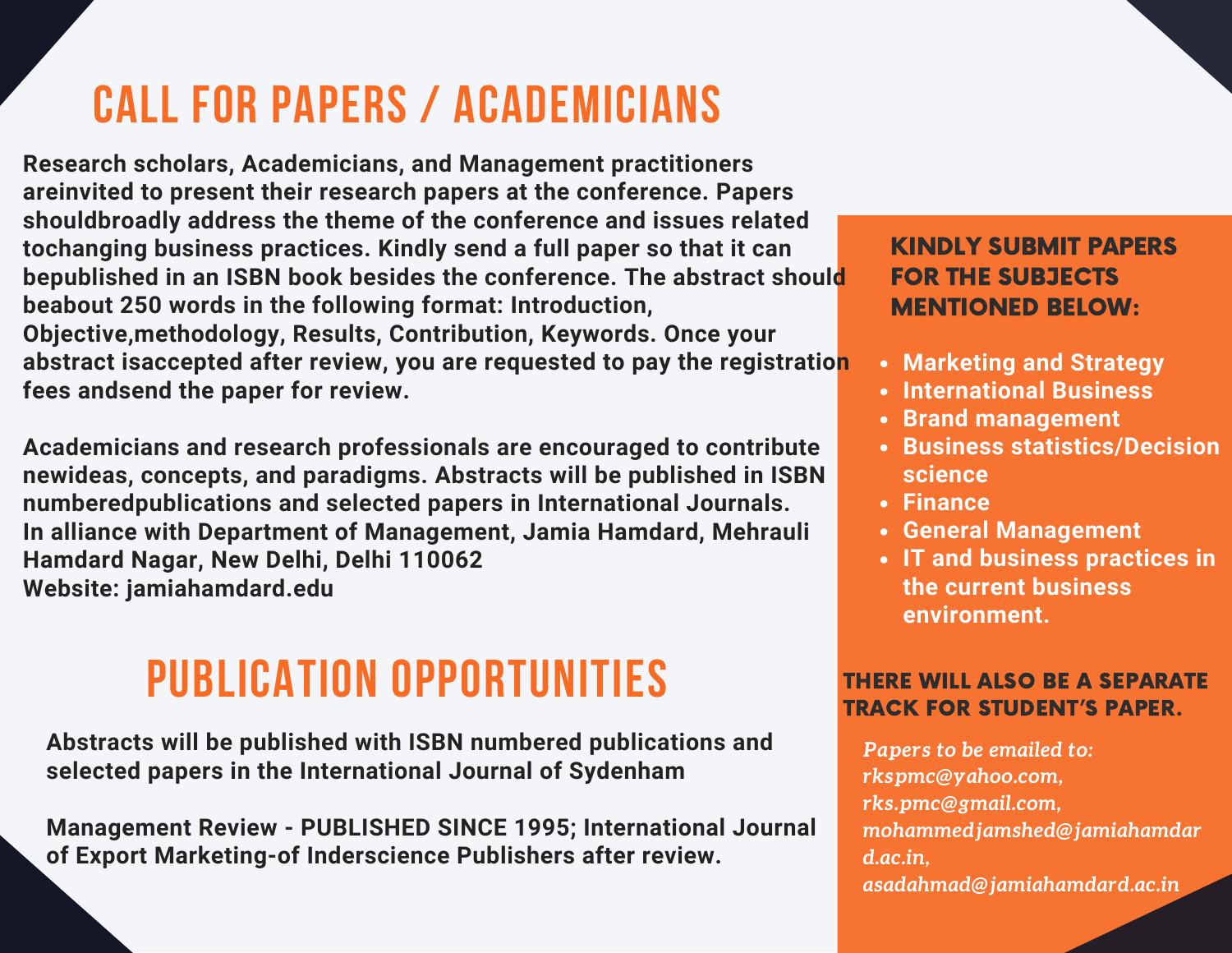### IMPORTANT DATES

- LAST DATE OF SUBMISSION OF ABSTRACT/PAPER: 15TH MARCH 2022 OR EARLY
- NOTIFICATION OF ACCEPTANCE OF PAPER: 10TH **APRIL 2022 OR EARLY**
- LAST DATE FOR REGISTRATION: 10TH APRIL 2022 OR EARLY

### REGISTRATION FEES

**\$50 OR RS. 1000 FOR RESEARCH SCHOLAR AND STUDENTS RS.750/500/\$25 FOR ONLINE MODE** 

PAYMENT DETAILS ARE AVAILABLE IN REGISTRATION FORMS

### POSTAL ADDRESS

GOVERNMENT OF MAHARASHTRA'S SYDENHAM INSTITUTE OF MANAGEMENT STUDIES, RESEARCH AND ENTREPRENEURSHIP B-ROAD, CHURCHGATE, MUMBAI 400 020. MAHARASHTRA, INDIA.

TEL: 022 61510700 22021862,

FAX: 61510777,

WEBSITE: WWW. SIMSREE.ORG

### FOR ANY QUERY

DR. ASAD AHMAD-ASADAHMAD@ JAMIAHAMDARD.A C . IN MOB: 8791248131

DR. MOHAMMED JAMSHED-MOHAMMEDJAMSHED@JAMIAHAMDARD.AC.IN MOB-9458884380

DR. WASEEM KHAN-WASEEMKHAN@ JAMIAHAMDARD.AC.IN, MOB-9997764720

DR. ARIF ANWAR-ARIFANWAR @ JAMIAHAMDARD.AC.IN MOB-9760424348